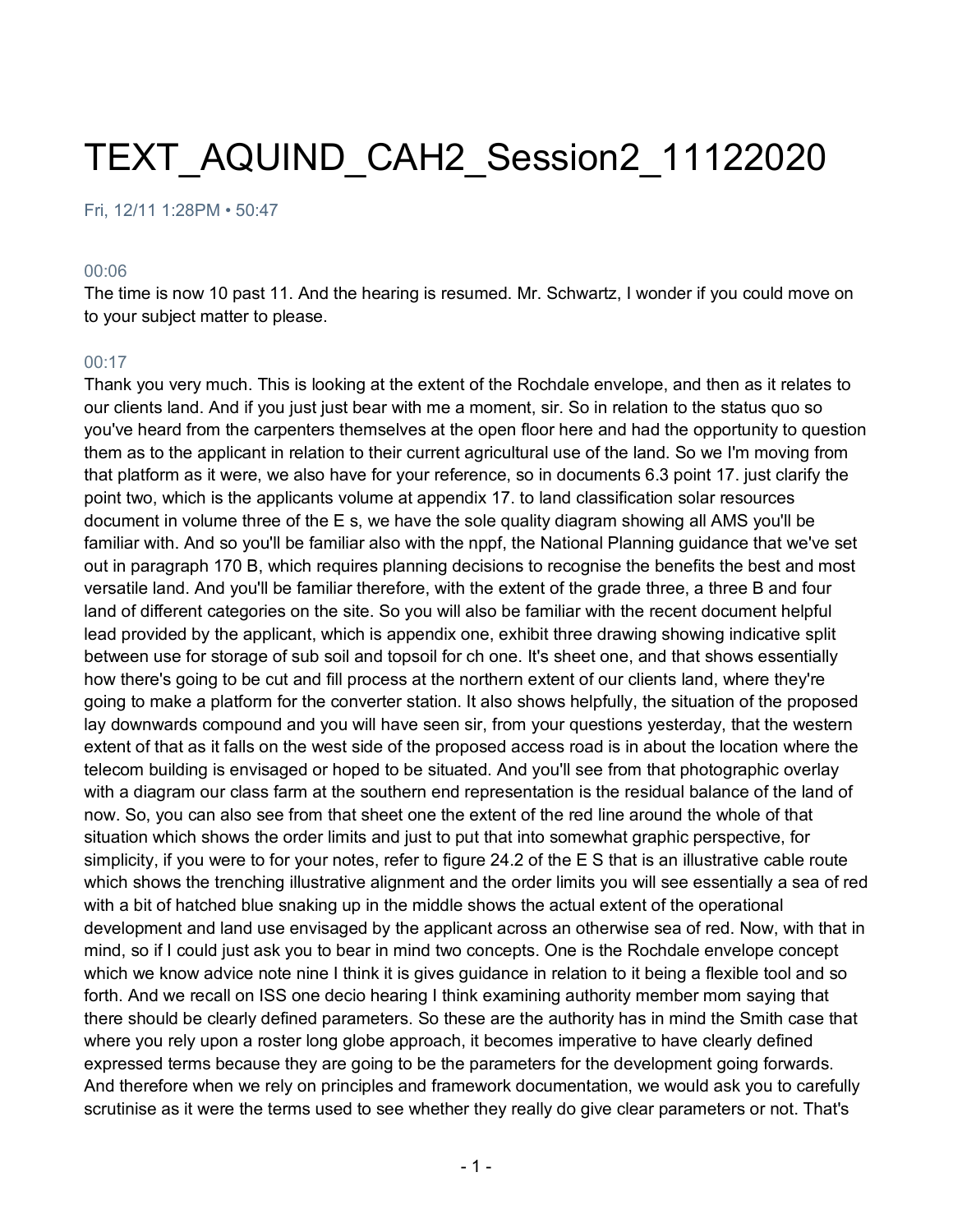on the one hand and on the other on the other hand, they While there is that flexibility in relation to the authorised development, we know from the most recent version of the decio

## $05:11$

draft terms that article 23 one is proposing compulsory purchase powers quote over so much of the order land described as is required for the construction operation or maintenance or the authorised rent or to facilitate it always as incidental to it now, in relation to my client site, sir, they the applicants oral submission transcript only relies on required and facilitate and does not rely on incidental so to just focus your mind on their case, they are relying on required and facilitate and nothing else in relation to my clients line. Now, if you then go further forwards to the related article 30, which was set out and there was some discussion about yesterday. So, you might recall that this is quite a broad power. And article 30, if you bear in mind, the Roger long globe approach explains that there's a power in connection with the carry out of the authorised development or maybe construction, as you indicated. And there's a category 31 A for two types of land, the the 31, a one land is essentially yellow land. And our client has two plots of that. So if you were to go to shedule 10. On page 72 of the order on the row one, you'd see our clients land at 157 and 171. And that is a two little yellow slivers on the eastern boundary of their land where the accessway will come in. And there's a hedgerow it's that that bit but otherwise 31 a two is any of the order land. So if you go back to figure 24, point to the sea of red, that's the other any of the order land. Now, if you then go to Article 34, let's assume that the applicants gone into that land. This gives them a choice. It's a choice to essentially either give the lamb back, but it also gives them an obligation to acquire the land or rights. So essentially, what the applicant appears to have drafted is a Rochdale envelope approach to CPOE. For flexibility up to the edge of your limits for a trench which is shown it's so small, you probably can't see it, but it's that blue line snaking up. And which Mr. Sullivan who understand is a land valuer said yesterday will be 700 millimetres wide and might need about two metres either side to access it. So we've got a little cable which we've seen from plate 3.2 and plate 3.3 of the description development snake me its way up through a sea of red. Which you have to consider on the one hand on the roster longer lobe approach, yes flexibility in relation to the authorised development. But when it comes to capacity purchase, we submit and we've submitted previously that the law requires least intrusive interference, which is a shrink to fit approach. Now there's an inherent tension then in the scope of Article 30, where 34 gives a power to the applicant to choose whether or not to get the land up or to acquire it. And this will feed into the funding point we're going to make later but the scope of funding what's been estimated. So essentially so we would ask you to act in accordance with the laws we previously submitted and carefully scrutinise what's been proposed, and whether there's a match in relation to what's justified by the applicant to be compulsorily acquired, as opposed to what you may seek to authorise. So that's the first point in relation to that part of the topic we'd like to just draw attention to you just bear with me

## 10:02

Moving further into our plants land situation, you've already had our submissions and documentation, which essentially show that the extent of the compulsory purchase option, if I can put it that way that's been proposed in the decio, has been amplified up to land boundaries for apparent convenience, as opposed to need for the land. So for example, we know on the eastern side of our clients land aquin have an option to acquire a piece of land to its North. So instead of having an access way that's only 7.3 metres wide, that comes straight in from the highway across towards our land, they've amplified the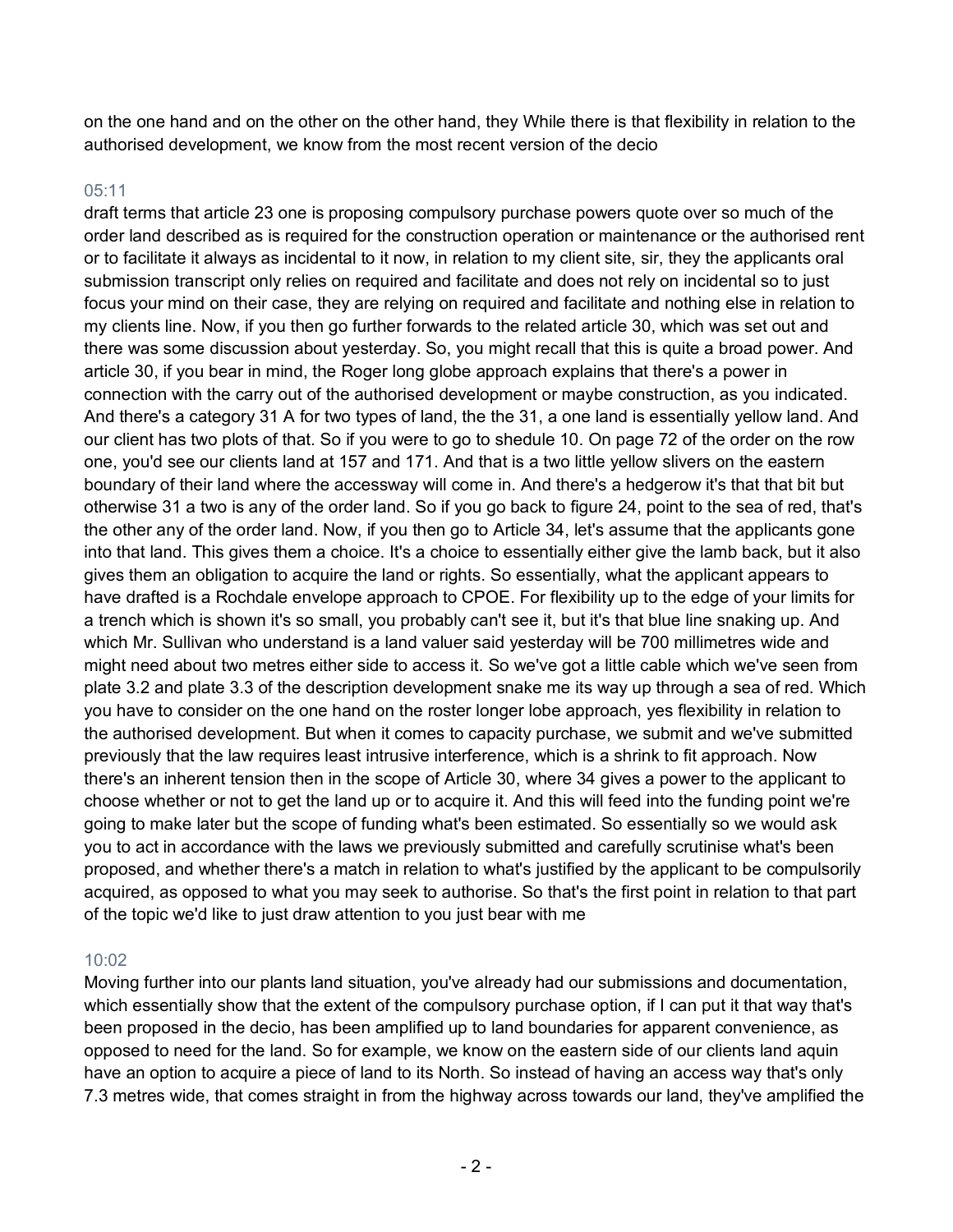space between the northern side of that access way and the southern boundary the option land and filled it in, because it's convenient. We asked you sir to not today, but consider carefully whether commercial convenience can be a proper justification for that land extent. Similarly, to the north of the converter station, the same approach has been adopted, where the northern side of the land extent of the order limits has been extended to the southern boundary of Peter Carpenter's site, where where there was envisaged to be battery storage facility, as was envisaged to be on the auction land as well. So the approach to the capacity purchase situation seems to be driven in our submissions by commercial convenience, as opposed to need in relation to the proposal. Mr.

## 11:52

White, if I could just hold you on that just for a point of clarification. And the area that you were talking about, first of all, in terms of to the south of the existing substation was an element of plot 160. Yeah. But that element of plot 160 is outside your clients don't have any interest in that particular area of 160. Is that correct?

# 12:20

That's correct, sir. We're using these points to illustrate the approach by the applicant seems to be a wider approach of which we are an example.

## 12:30

Thank you. And then coming on to the second matter, then I'm referring then to the battery storage area that you talked about? Yes. Was then would be then related to plot 122, one that runs underneath the overhead cables?

# 12:48

Yes, I think that's right. So on the land plans that you just pulled up? Yeah, you can see in dark purple. At the bottom, the access way parameters,

## 12:58

I'm content now that I've been I'm content, I've obviously got the plans on my screen as well, where I am. I'm content now that I'm following the areas where you are, I just wanted to clarify. And I'm also content as to what status they have in terms of the book of reference. Thank you.

## 13:14

Thank you. So So, for example, that the access zone point feeds into our submissions in this way. We know from a design access statements submitted by the applicant that the highway that they want to put in temporarily for construction is going to be about 7.3 metres wide. And yet, if you measure their scale plans, you'll see that that pink, that dark purple zone is about 30 odd metres wide. Well, there's no rational basis to have it wider than they've shown. Other than conveniently they own the app condones the option land to the north. And so we ask you to consider whether that's a justification for, for taking that land, it then comes into our land on the same width. Why it doesn't need to, it can be narrower, for example. And then similarly, if you go to the north, you'll see there's a straight line above the the top pink area, and the northern edge of that pink line abuts Peter Carpenter's land who's in his capacity as another objector. And again, that seems to us to be driven by convenience. So we asked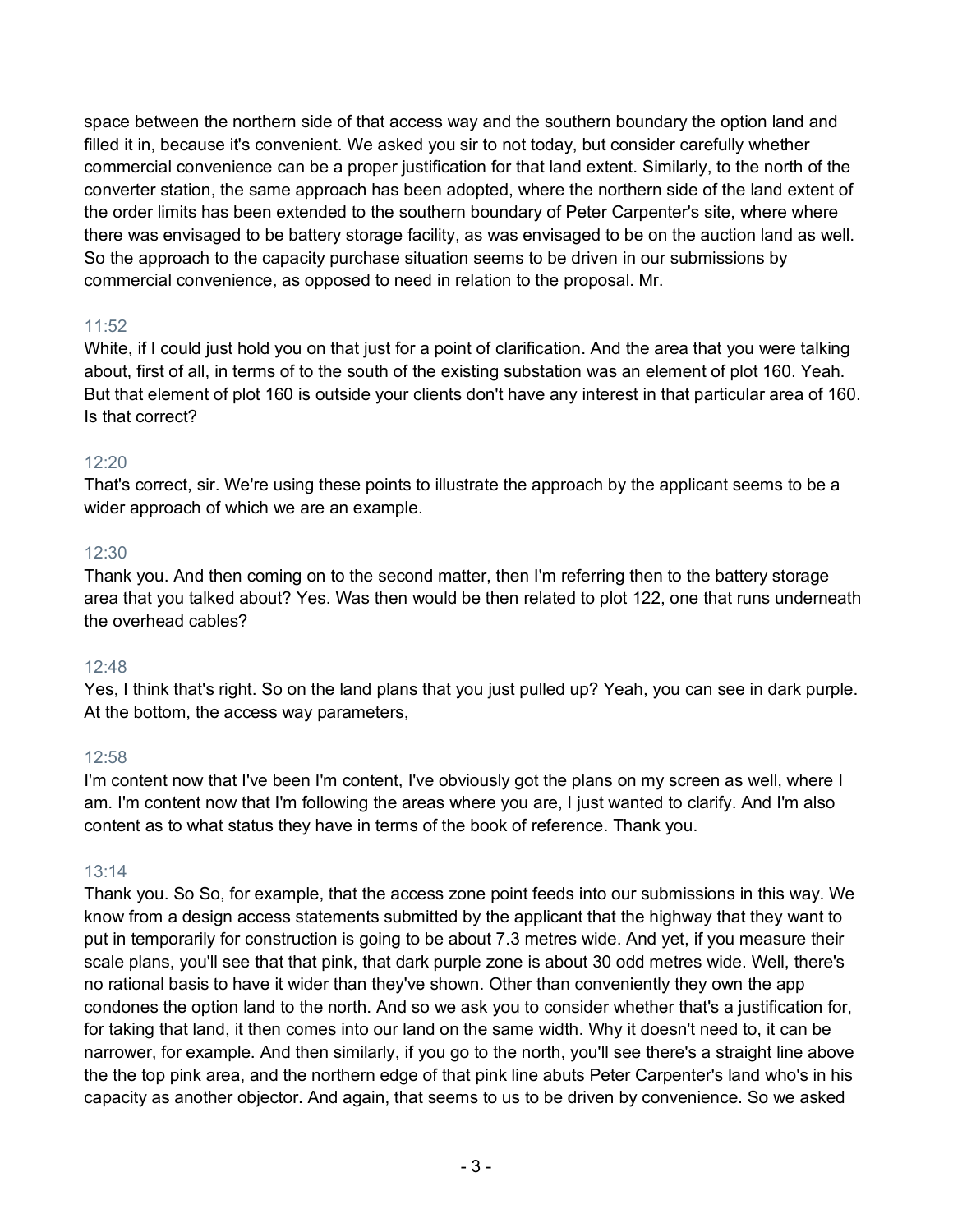you to carefully scrutinise the approach of the applicant to the extent of the order limits. And we respectfully submit that the because of that, and the apparent flexibility that they see as a sort of Rochdale CPO approach, that you carefully scrutinise what they actually need as opposed to what they desire. Now if we move forward from their place, to home. Our client has, as you heard at the open floor hearing been with their father farming this agricultural land for nearly a century. And they've been living cheek by jowl other development as it's come forward. And you may recall from our submissions in about the 1960s, the electricity substation arrived and was the first part of what in effect is now becoming electricity city. And the farm was facilitative to it coming and most recently has been simply facilitative in conveying to the substation, the field over which option B two would extend into which is shown hatched on your plan between the western side of the electricity substation, and the eastern side of the proposed location converter station. And our clients continue to facilitate that cheek by jowl arrangement with the current applicant by for example, enabling the applicant to visit the site recently to undertake borehole analysis across the site for purposes of the construction and so forth. And they would like that relationship to continue and they continue themselves to be facilitative. So, to that end, they put their thinking caps on and being very pragmatic. And they recognise that we as we have submitted that this is a nationally significant infrastructure project in relation to energy related need, there is a substation east to their land. And as you see from our submissions of the footprint, and the small area around it, we accept is necessary for a converter station to be situated upon. Similarly, the electricity bearing cable, and the electricity support monitoring function of other cables placed along it is also within that scope. And that we understand will be laid below the agricultural land at a depth below. situation where it might be damaged by being farmed over in due course, entirely sensibly. So that leaves in play as it were, what happens next. So

## 18:15

now, in line with the facilitative approach that they've adopted previously, and it's obvious that if you're going to build a construction state, a converter station, that there's going to be a lot of temporary disruption to the farm for three to four years or thereabouts. And we know from the helpful sketch one, which I showed you earlier, sir, with earthwork storage, the location, the compounds, so realistically, the carpenters are aware that they're not going to be doing much farming on that land for the period of construction works, but there's no reason at all we say why after the event of construction, the prior status quo that has existed for many decades with a substation cannot simply carry on also with the converter station. Now to arrive at that end, practically. We've looked at access. Now, whatever the commercial, practical, legal and otherwise decision making process that resulted in aquin, choosing a site for their converter station, by which they landlocked the site from access, and the prudence of doing that. And whether or not that was a good idea. They are where they are. They've got a landlocked site. helpfully, we know from their design, access statements and other documentation that the converter station is on manned. So it's not going to be needed to be visited very often. It's also we know from Mr. Jarvis and other documentation that applicants provided, it's going to be a bespoke design. And it's going to be a building with components in it design with a design life for 14 years. So we can expect it's not going to go wrong very often, because if it does the contract line behind the design, which can be relied on to sue for breach of all sorts of things, and insurance policies to provide for all sorts of breakdowns. So that's the practical background, I think we necessarily reasonably assume. This is what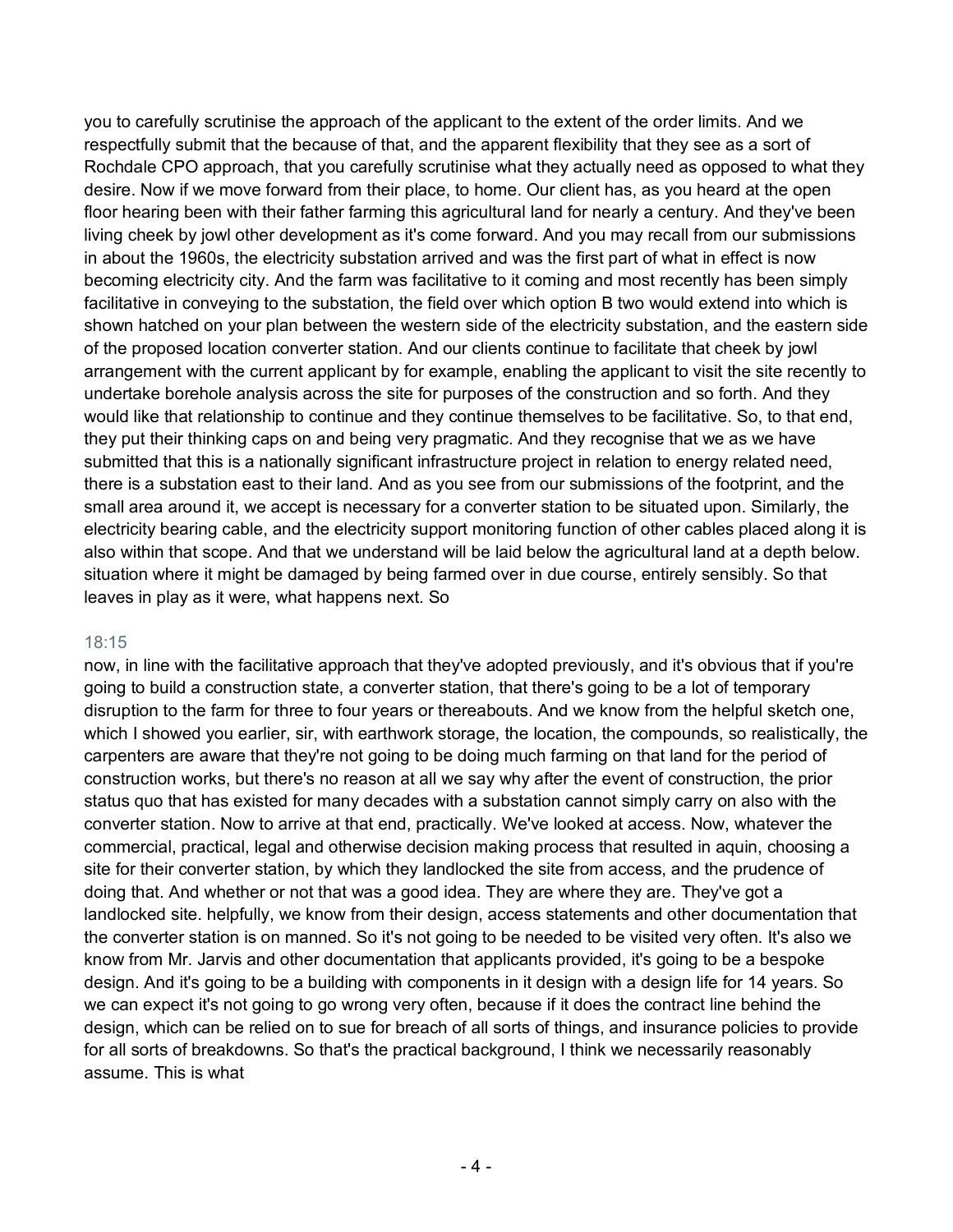### 20:34

just just because before you continue I conscious now this is not that we're at 1130, you've given me the 15 minutes previously, I'm not looking to pressure you at all at this stage. But How much longer do you think you would be on this particular element of your submission?

#### 20:49

I'm sorry. So I would hope to be able in 10 minutes, I hate giving time limits, because they invariably get broken in you get whipped by them.

#### 20:57

I always like I always like to have them because they are useful, even though they're only an indication and understand. So.

## 21:03

So, the practical points that will be in the back of your mind is all right. So the carpenters are happy to give up their land for not happy, they prefer not to but that they land they accept will be taken against their will to to locate a converter station on part of it. What happens next? How do you get in and out this building, even if it's on manned? Because sometimes lectricity situations do go wrong? Okay. So they've given some thought to that. And essentially, you may have seen from the land plans we submitted in our deadline one representation. So I think that the there is an existing track within their land that runs up the eastern boundary of the land. Now that connects to the highway along the southern boundary below the yellow strip, just below the dark purple strip. And there is a right of way between the highway and the bottom of that track. And as our as our understanding is, it's simply a right of way, it's not from farm machine, it's just a right of way. So it allows them to put vehicles on it as well. And they use that for access to their farm. Now, if

## 22:15

I could just come in on that point about a right of way, and I'm not looking for it to be resolved. Now I'm simply making the point is that I understand that to the east, as hard as Broadway farm, you're talking about an access track which exists within plot 160. I, you've spoken in the representations about your clients rights along that access track. I couldn't see any writes in the book of reference, relating to that relating to plot 60. It's a point really to both you and Mr. Jarvis, just to ask for clarification on that at some future stage as to its status within the book of reference. Thank you, right. So

## 23:00

thank you, we will. So, in order to maintain the facilitative approach the carpenters have adopted in relation to the substation construction and also the extension. Were in the planning application you may have seen for the substation extension consideration was given to use of this boundary track to access the field at its top that our client envisages as our representations, providing a DCA planning obligation that can enable access, where your cursor is along that boundary and track inside of their land, which then tracks westwards. All school southwestwards that's it to the south eastern corner of the footprint of the converter station. Now, our understanding from the photographs that you have before you have that track is that it will enable a light vehicle like a van or something to visit the converter station periodically. So long as there's an entitlement to gain access through that situation. So that's what we're envisaging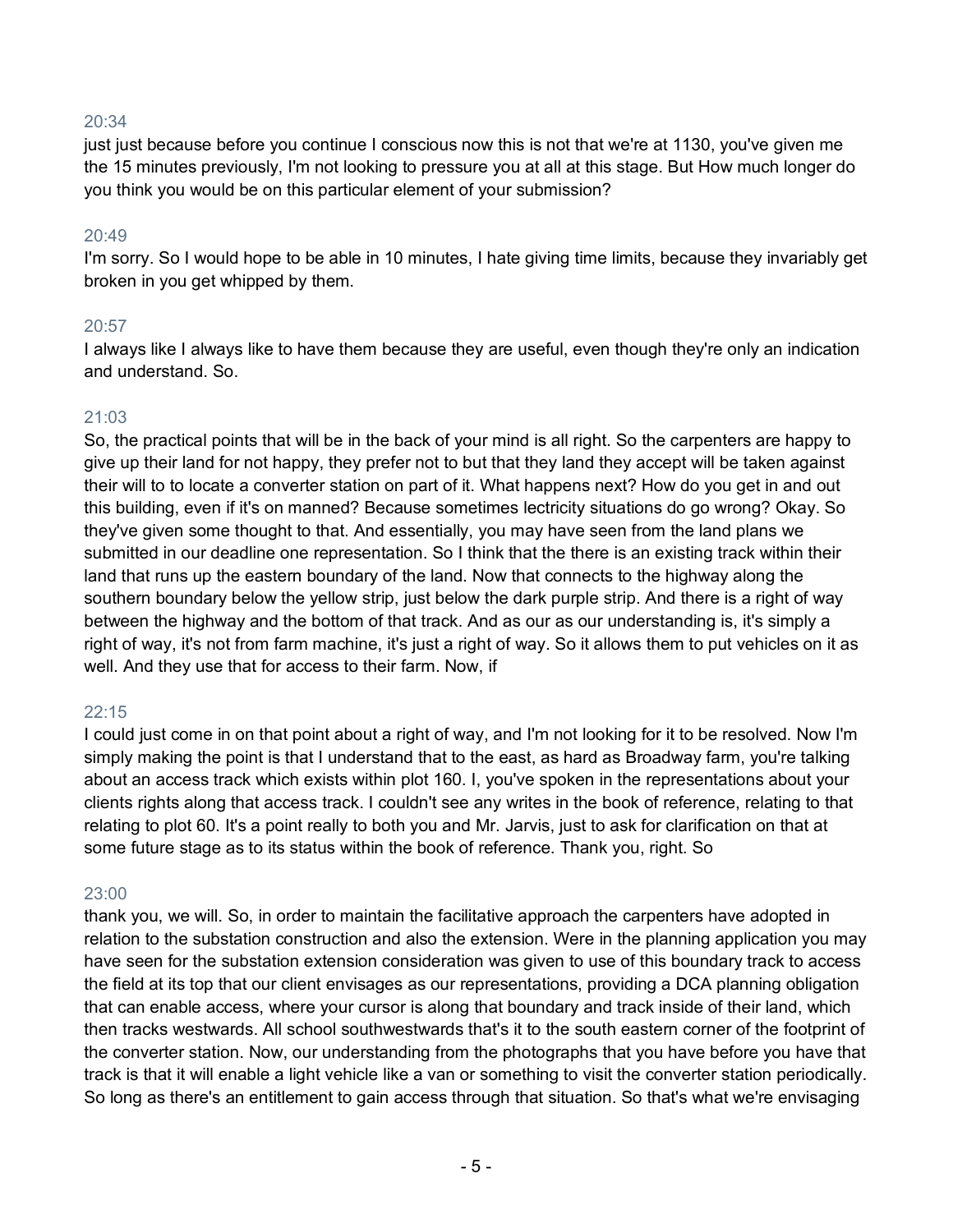and we provided indicative heads of terms and we'll formulate something to show that now, in our submission in relation to the evidence need for periodic annual access to design and access statement envisages three to four times a year that is more than sufficient to allow checks to this Oman building to be taken throughout its life. Next steps in relation to the telecommunications building, notwithstanding submissions that we've made in relation to it. What about access to that unmanned building similarly, surely that building in the middle of field can't be accessed. And we respectfully disagree with that proposition that we've just put up ourselves because As equitable well known, they undertook recently, licenced borehole analysis of the land under licence and the licence terms included and showed you one a plan. And the plan looks like that and finds a sense essentially show continuation of a route from the track I've just described, around to the location on the edge of the field line to the proposed location of the telecommunications building. So in terms of maintenance access, it seems to us that there can be an alternative within the wide parameters of the Rochdale envelope approach, similarly widely framed, adopting the applicants own approach that can enable on our drafting that kind of access to that kind of building, if for whatever reason, your recommendation otherwise the second state says actually no aquin cannot commercial telecoms, that doesn't therefore mean we submit at this stage, that they need to compulsorily acquire the land to get to that building, because a planning obligation can provide them with access. So you could there might be positioned, if contrary to our submissions, the telecom building were authorised in some way, you would still not need to compulsorily acquire the land around it, if we can provide the access to it periodically. Now, sir, in the back of your mind, I think we'll be well, that's all fine and dandy, but what about the transformers, we know that this building is going to contain six Transformers three for each circuit. And there's also going to be a seventh which is a spare. If you were to go to the field notes to the description of development in the environment statement, just bear with me.

#### 27:10

You will find

# 27:13

in that a helpful illustration in play 3.6 looks like that. Thank you. And that shows the converter station layout. And you'll see sir item four there is a block about central centrally located within the compound which is labelled spare transformer. So, if there is a, we understand from the applicants, submissions to this decio hearing at this stage ca two, that there is a critical need for a transformer. That critical need is important because it identifies as it were the compelling need to have a spare but healthfully and logically aquin had that spare envisage to be on site. And they provided for it to be on site. So the justification for having some other form of access for Transformers seems to be limited to replacing the spare. What we know is that if there's a situation where the transformer fails, there won't be a catastrophic loss of electricity as a reason as a result of no access because there's a spare on site. So that can be resolved. Instead, they'll simply be a need to replace the spare with another one. Well, we submit that if you've got a volume of parameter volume in option B one, which seems to be the jockeys favourite at the moment, that if you've got a 26 high metre volume, you can just keep more spares on site. You can stack them vertically in some form or framework, because we're only dealing with rochow, long below parameters. And if it's so critical, you just have two spares or three or four. So there's no real practical need to maintain an access parameter zone in perpetuity over otherwise decent agricultural land simply for happenstance potential to replace the radically a spare. That's against the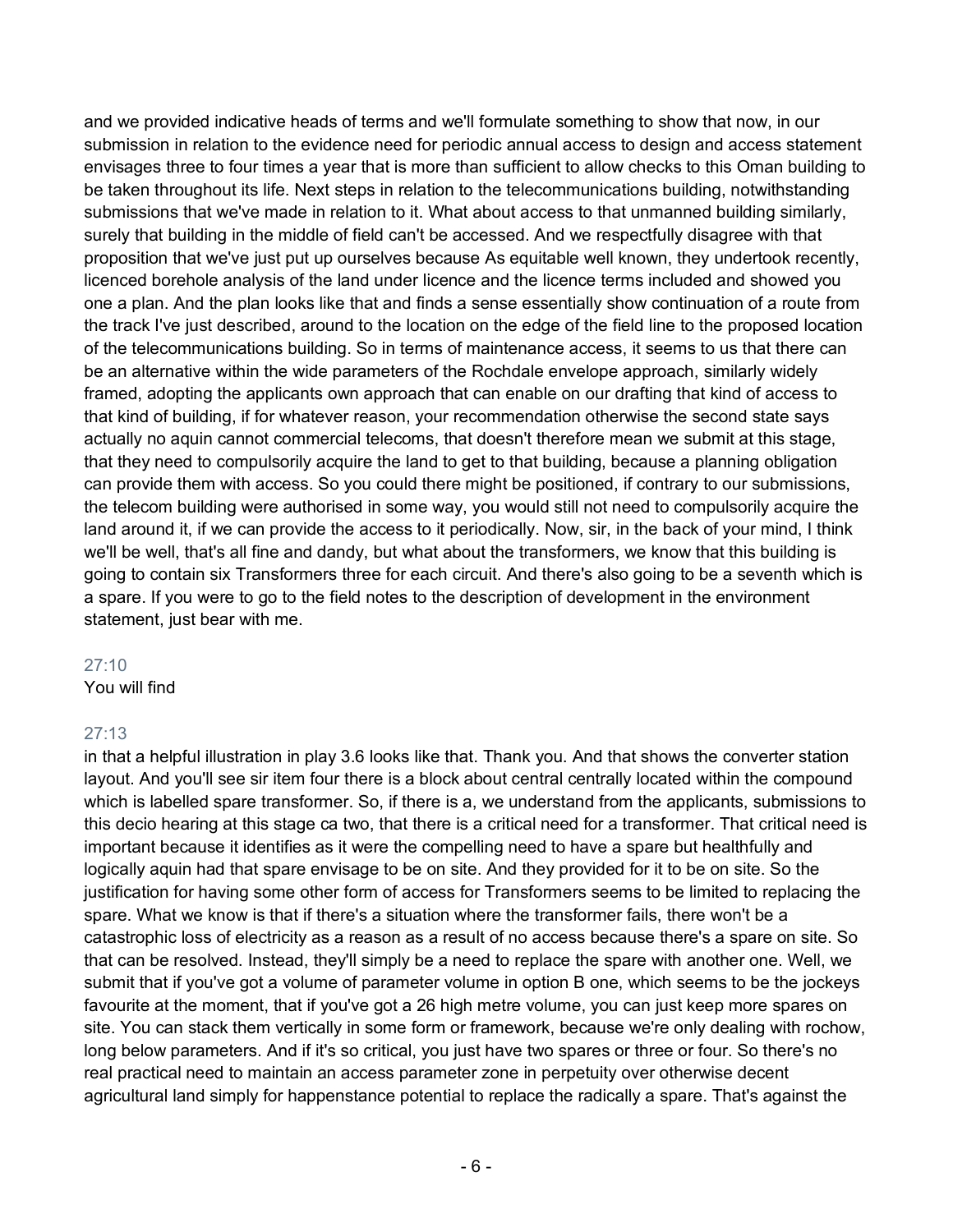background, sir, that this is a bespoke building. It's been designed by whoever there will be designed warranties against failure against catastrophes. There will no doubt be all kinds of insurance policies to against that situation. They can easily cover the cost for example, of if necessary, and the choices made by that good to not have more than one spare putting in a temporary haul road over the land to put in another spare. But our practical solution, sir is that if there is a need at all to bring in another transformer, one just keeps it on site. One has two transforms. They're only the size of Porter cabins. As we know from the applicants representations, well, you can stack water cabins. So why can't you stack transformer blocks within some kind of steel framework? It can't be said to be unable to be done. And given that Quinn's approach and your experience as an engineer, sir, is that we're dealing with a framework where there's no detail yet envisaged. It seems to us that there's no reason to to have therefore, a 7.3 metre wide haul road permanently crossing the land. So we submit respectfully that that then disposes of the need for the access road to be permanently in situ after the end of construction works. So we've dealt with, in summary, the telecoms building, the fibre optic cables, for commercial telecoms purposes, not for electricity monitoring support function purpose, we've dealt with the access in our submission. And that seems to us therefore, to lead the attenuation ponds, the southernmost attenuation point itself is evidenced by aquin to be parasitic on the access road. So the access road goes, that also gets grabbed up and removed at the end. That leaves the attenuation pond in relation to the converter station to be resolved. In that respect, sir, we've submitted appendix K, which shows that as a diagram, not only the route the track along the western boundary that we've envisaged, it also shows against item six on the top left hand side,

#### 32:01

the approximate location of the attenuation pond Now, just to remind you, sir, and remind those listening, and whilst we see many diagrams and illustrations and plans, the application is for Rochdale parameter volumes alone. So these are merely ideas theoretically, of the outcome of the design principles and so forth. They are not fixed locations of attenuation ponds, roads, or otherwise, only the can. The converter station volume and the telecoms building volumes are fixed. So our view is that there is no reason why if we're going to cut and fill the landscape, you have to put the attenuation pond for the converter building on its south side, when you're acquiring land to its west and east. And so we've shown near numeral eight, there's space there, it could be a different shape, it could be a slot. Now, all of this so you can see the direction of travel is pushing back up further north and bringing in a result of least intrusive interference with our clients land, and practically so so. So where does this get us in relation to land take? Well, you can see the dotted line just to the south extent of the converter building. What we've done is we've tried to estimate thank you for your cursor, we tried to estimate that that's about the the line southwards or permanent landscape that would allow the parameter volume, plus funding plus landscape on top of the funding, plus a trench to carry water coming off the land westwards into an attenuation pond. And that's all that's probably justifiable at all, for permanent situation of the converter building. The little bit the diagram you see above the numeral nine in black dashed, that's where the access could be taken into the corner of the parameter volume converter station. So that provides the access there for that. Now, that leaves the landscape. And we know from the most recent aquin representations, that the landscape is there primarily in their own words for visual effects. What does it mean to be funny, sir, but the carpenters would rather keep their view than have someone's other alternative view of how their view should be. They give up land for the sake of having trees rather than grass. And we don't find it at all compelling to permanently take grade three a cultural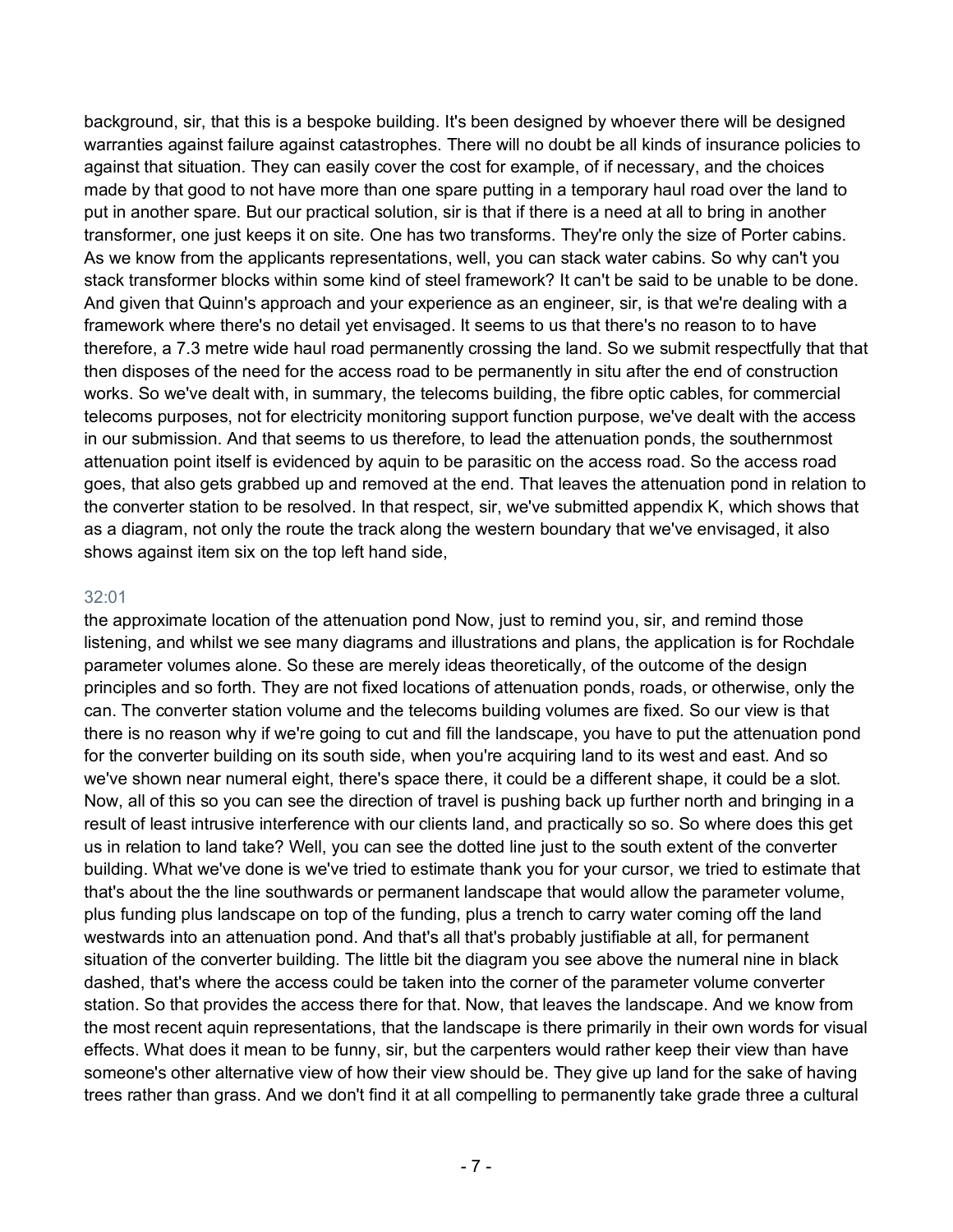land permanently simply to vegetate it with something that looks like a different view. And we see there's no force in our respectful submission for any need to take their land simply for landscaping. So so I hope in that summary, we pull together the strings of our submissions. We've shown why the telecom is building and fibre optic cable for commercial telecoms purpose, in our respectful submission is not justified and is not legally justified. We've shown that there are rational turn actives in relation to access, there are pragmatic solutions which have not been explored by the applicant with us, but because the carpenters recognise that they are in the midst of electricity city, that that relationship will carry on hopefully in the next century and their facilitative approach remains. And we would hope, therefore, that Quinn would come alongside us in relation to drafting the birth documents that ensure that they have what they need as opposed to what they desire, and that the substation and converter station can continue to live cheap by Java's use pilot yesterday, sir, for many years to come. We've also I think, outline in summary, the situation with access and the situation of the converter station, so. So coming full circle, we can see that the roster long below approach gives flexibility to the to an applicant. You need to check that that flexibility is not abused as the guidance in junk shoe to do the price of that flexibility here, we submit sounds in a problem when it rubs up against compacity purchase situations and the obligation to be least intrusive against the landowner, as opposed to maximum flexibility. And so we've tried to strike a pragmatic, alternative solution, recognising as we do that such a converter station is going to be very disruptive for a period of time to our clients Lancer. So that concludes the summary of topic two.

37:36

Thank you, Mr.

# 37:38

Mr. Jarvis, do you have anything in response at this stage? Hello, what if I could just ask you to me to mute your microphone, please. Thank you.

# 37:54

Hello. In the first instance, Mr. Alamos Sullivan is going to respond. And then if there are any of the points that I'd like to pick up or Mr. Byrd would like to pick up in relation in relation to those submissions. We'll pick them up following

# 38:07

Thank you, Mr. O'Sullivan.

# 38:14

Thank you, sir Mr. O'Sullivan. On behalf of the applicant. I'm going to run through the points raised by Mr. Rock resort and then in turn, and yet, Mr. Jarvis. Mr. Berg will will then follow up on any other points that I missed, as there are quite a few which have been raised. And I think, first of all, and in relation to the sea of red, which Mr. voert referred to, again, the area that's been identified here, it's for the converter station itself, and the cotton fill operation to create the platform for the converter station. And it

38:51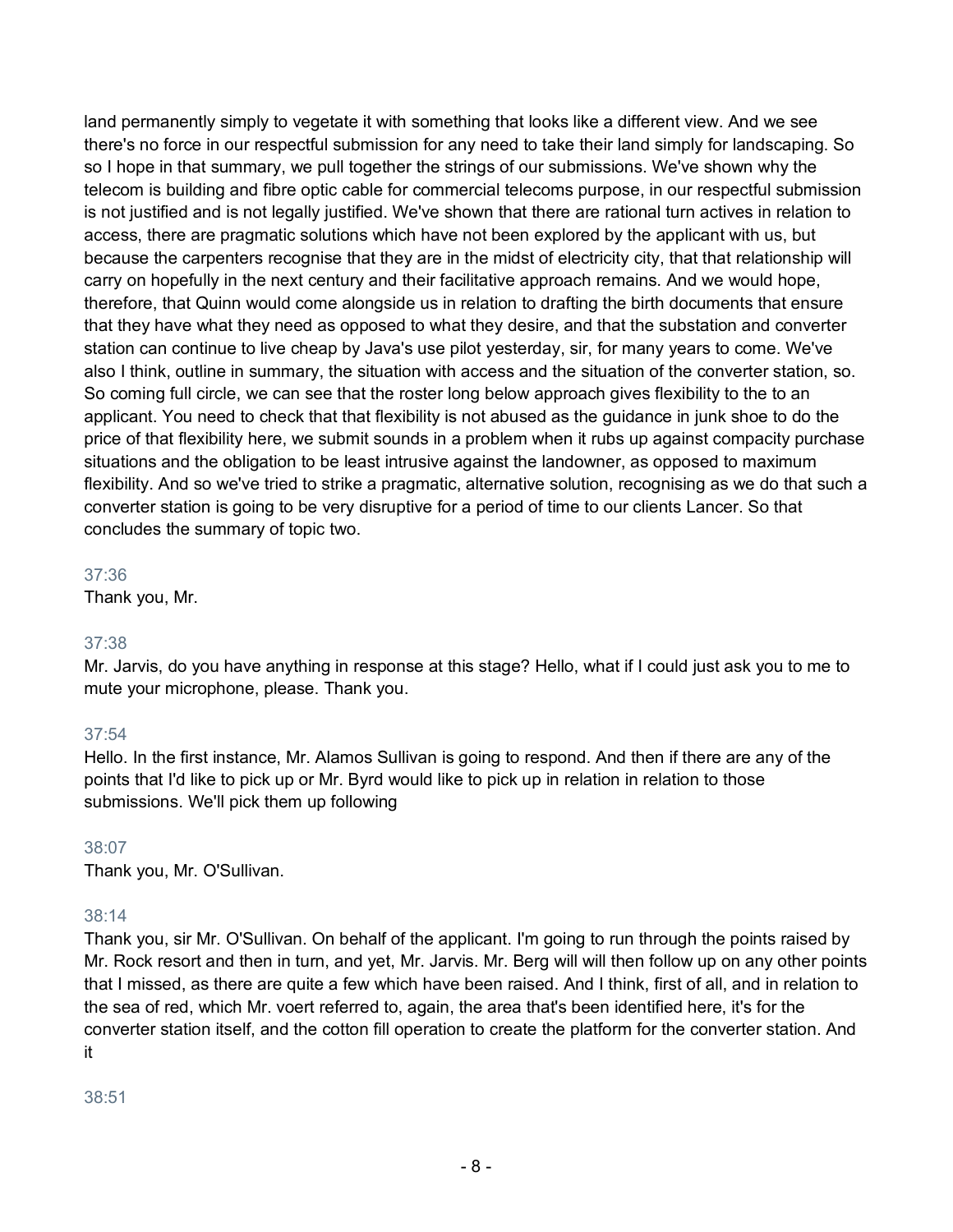just hold you there the moment and I think this is happening now. Okay. Thank you. Thank you very much on the on the screen. Mr. O'Sullivan, you can continue now. Thank you.

#### 39:00

Yes, so far the converter station itself and the cotton fill operation which will take place to accommodate the platform for the converter station. And it's for the drainage for the access road, which I'll come on to in a little bit more detail for the telecommunications building. And for the landscaping and biodiversity improvements, which have also been put forward as being necessary for the scheme. And I think primarily in relation to the access road the fundamental aspects here again, they relate to the ability for the applicant to bring in Transformers to the size and the position of the access road takes into account the existing constraints. on the eastern side of the plus by Broadway lane. There are constraints from Existing oil sells underground 132 kV cables. And as we move further west, there is the existing ancient woodland, which is stone acre cops, which is shown on the plan in terms of the proposed alternative routes, which the which Mr. vora suggested which would run along the existing farm track which which is at the eastern side of his his clients property. And this was discussed with the landowners agent at a meeting on the 15th of November. And so the first of all, the key issue here is that the turning circles required for the vehicles which will be accessing the converter station area wouldn't be sufficient to get through that area. The access road in this area and the distance between the ancient Woodlands either side is approximately six six and a half metres wide. And I thought meeting on the 15th of November I provided an overview of the protections afforded to ancient woodland. And I followed this up with an email on 13th of November and setting out that ancient woodland is defined as an irreplaceable habitats which takes hundreds of years to establish and which has been wooded continuously since 1600. I also provided the protection that and the policy said I was in the the national policy statement for energy E and one at the National Planning policy framework. And then also refer to natural England and the forestry Commission's guidance on ancient woodland ancient trees and veteran trees protecting them from developments November 2018. And the woodland trust, practical guidance plan infringement woodland planners manual for ancient woodland and veteran trees of October 2017. And so, the application documents that the applicant has submitted they do make reference to the ancient woodland in a number of areas. And the principle which is being applied as a buffer of 15 metres would be retained from the ancient Woodlands which in turn the if the the access would have been proposed by by Mr. xlarge was to be taken into account it would it would not only result in a road being installed between this area which we believe is practically possible to get the turning circles required and what would also result in the removal of ancient woodland either side of that road and would also result in passing under the would result in the access road passing parallel but under the existing overhead line and configuration, which is shown on the plan. I will note that the existing proposed accessory both passenger the overhead line close to what immediately west of an existing pylon and the reason for this is that in those areas, the the line has actually got a larger distance from the ground and because of the midpoint between two pylons that the line sides more and in terms of the reference to keeping more Transformers on face, again the when a transformer needs to be replaced, you need to bring in an adequately sized crane to to move that transformer into place.

## 43:58

This in itself would be a fairly substantially sized vehicle. And fundamentally, I set out in the transcript provided for compulsory acquisition hearing one yesterday the defunct Transformers taken off site for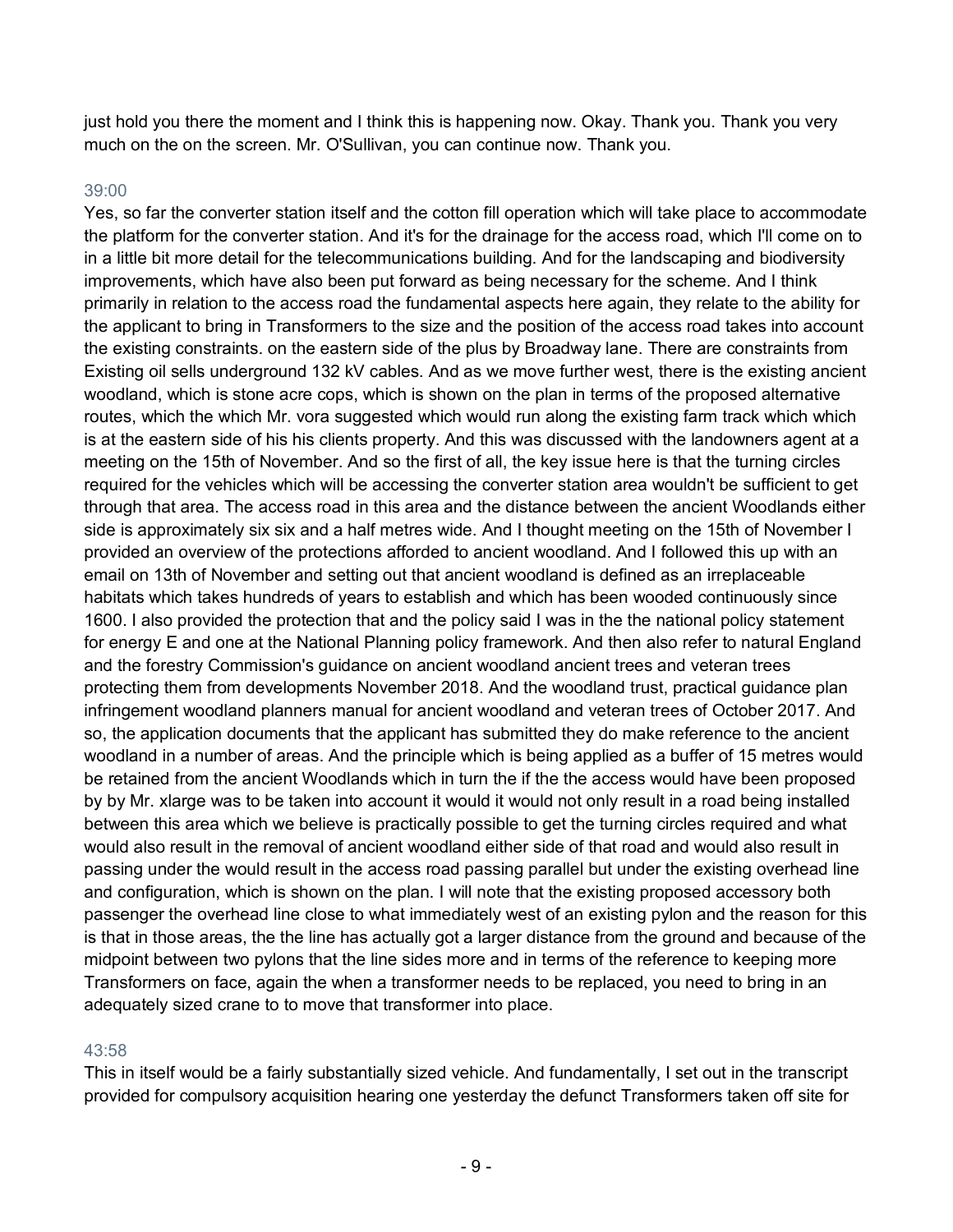repairs and a new one is brought in as an additional replacement and transformers are expensive pieces of cash. And it's not standard practice to store more than one on size. And again, I think that I've been on numerous power stations between doing re up in Scotland and dungeon s down in Kenton and I'm yet to come across and configuration which results in the stacking of Transformers also. Which I think is especially relevant for these Transformers given that they weigh the best part of that 300 350 tonnes and in terms of The reference to the battery storage facilities which which Mr. Swart made reference to, and so the the applicant has, has had engagement with landowners in the area when, when putting together the plans for the proposed developments. And those landowners have set out their preference. Thus, the plan for the proposed developments shouldn't prejudice their abilities in relation to other in relation to other proposals they're looking at. Of course, the two and in case being the battery storage, which was proposed, immediately, immediately south of the existing substation, and the other battery storage facility, which is located north of the proposed converter station sites on land owned by Peter and Dawn carpenter, and with Peter, of course, being part owner of the meat farm also, in terms of the the other points raised, I think in relation to the attenuation ponds, again, that is proposed the southern attenuation population today, and its proposed location is in the lower part of the size. And again, it's the best location for it based on the engineering designs which have been undertaken. And again, in terms of the just the potential, I think, for going back to the access road in terms of the potential for the access road, to be removed and replaced with with with something more temporary. Again, I think the the information provided and the transcript for compulsory acquisition, hearing one clearly demonstrates why this wouldn't be practical. And I'm happy to pass back now to to Mr. Jarvis and Mr. Berg, see if there are any additional points to stay one to want to raise.

## 47:09

Mr. Sullivan, just before you do, I had just one question of clarification. When you were talking about the access track, you compared the overhead cable clearances at the location for the proposed crossing the overhead line, and the track which follows the overhead line for some distance in a parallel fashion. Do you know the difference between the clearances at those points?

47:41 I don't, sir. I don't

## 47:42

know. If that I wonder if that then could be provided to us in the deadline six submission somewhere, please.

#### 47:51

That won't be a problem, sir.

#### 47:52

Thank you.

## 47:54

That was all from me on this. Just a bird, Mr. Jarvis.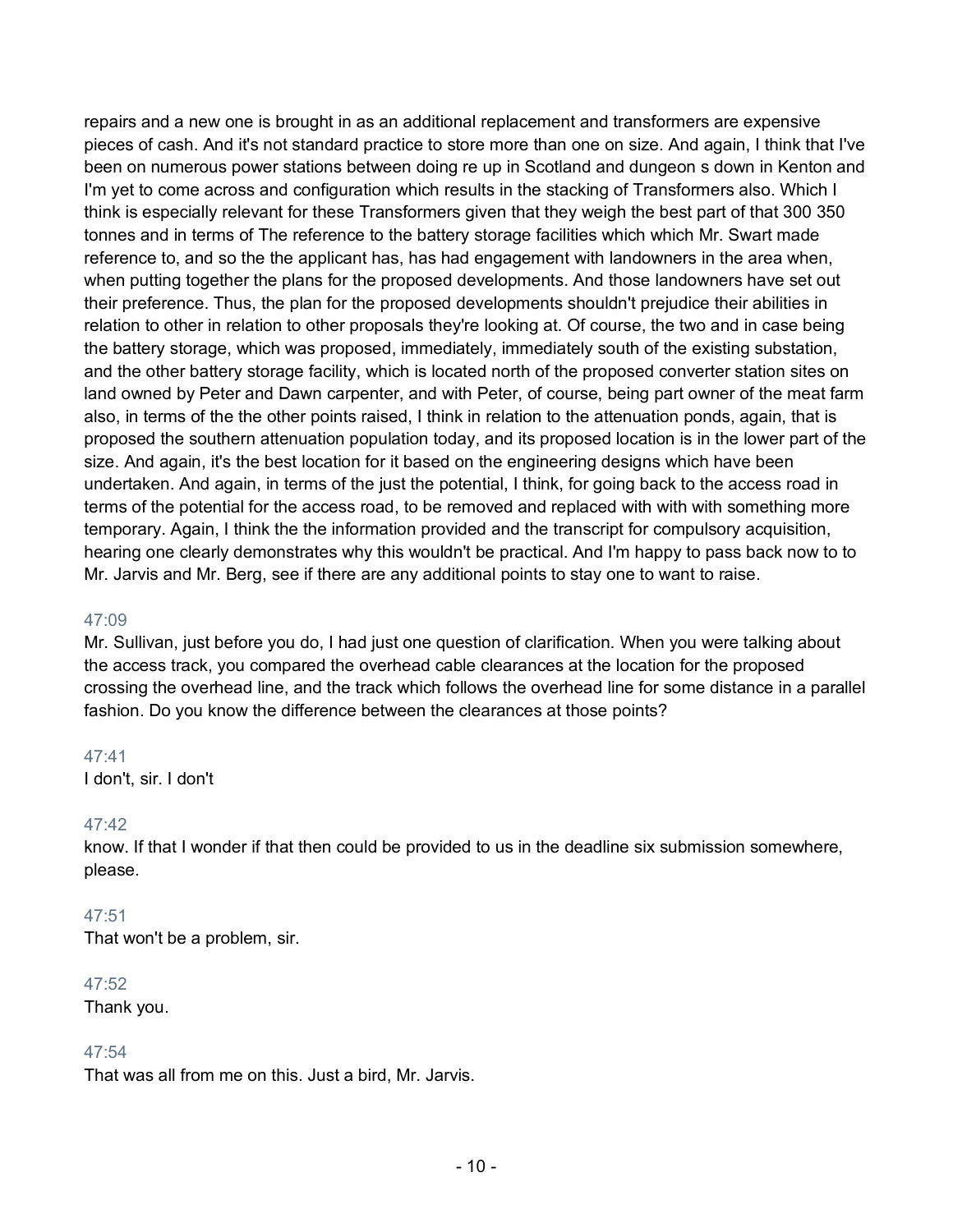## 48:06

So yes, the only point I think we would want to add is in relation to landscaping, which was raised. As you know, from evidence that you'll hear next week, very careful consideration has been given to the landscaping and the converter station. significant improvement in the relevant planning authorities. And we consider that the extent of landscaping which is proposed is the minimum which is necessary in order to mitigate the effects of the development.

#### 48:34

Thank you.

## 48:36

Was there anything else from the applicant at this stage? Thank you, sir.

## 48:42

Thank you, Mr. Swap, then,

## 48:46

would you proceed with your third topic, but just before you do, am I right to remain with the indication for 15 minutes? Or should it be something else?

## 48:56

kind of say 20? Sir, thank you

## 48:59

very much.

# 49:01

I'm not going to respond to the points just made, other than to help me note that aquin is helpfully it appears engaging with us by providing new information, for example, about transformer weight and clearance heights. And we anticipate perhaps over the Christmas period, having some dialogue with them to try and enable them to get practically what they can with our systems.

# 49:33

So in relation to funding. This arises in a number of different ways, but can I just set the scene this way? And we heard yesterday your request to aquin for a KPMG documents about electricity, marketplaces. funding,

# 50:01

Mr. Smart if I could just hold you there. I've just noticed that it is actually on 12 o'clock now. And I think it would be useful to actually take the break now, rather than actually take it in a couple of minutes when you actually get into this particular topic. So, on that basis, it's just on 12 o'clock now. I will actually take just a little bit longer than than five minutes. I will adjourn the hearing now to be resumed at 1208. Thank you.